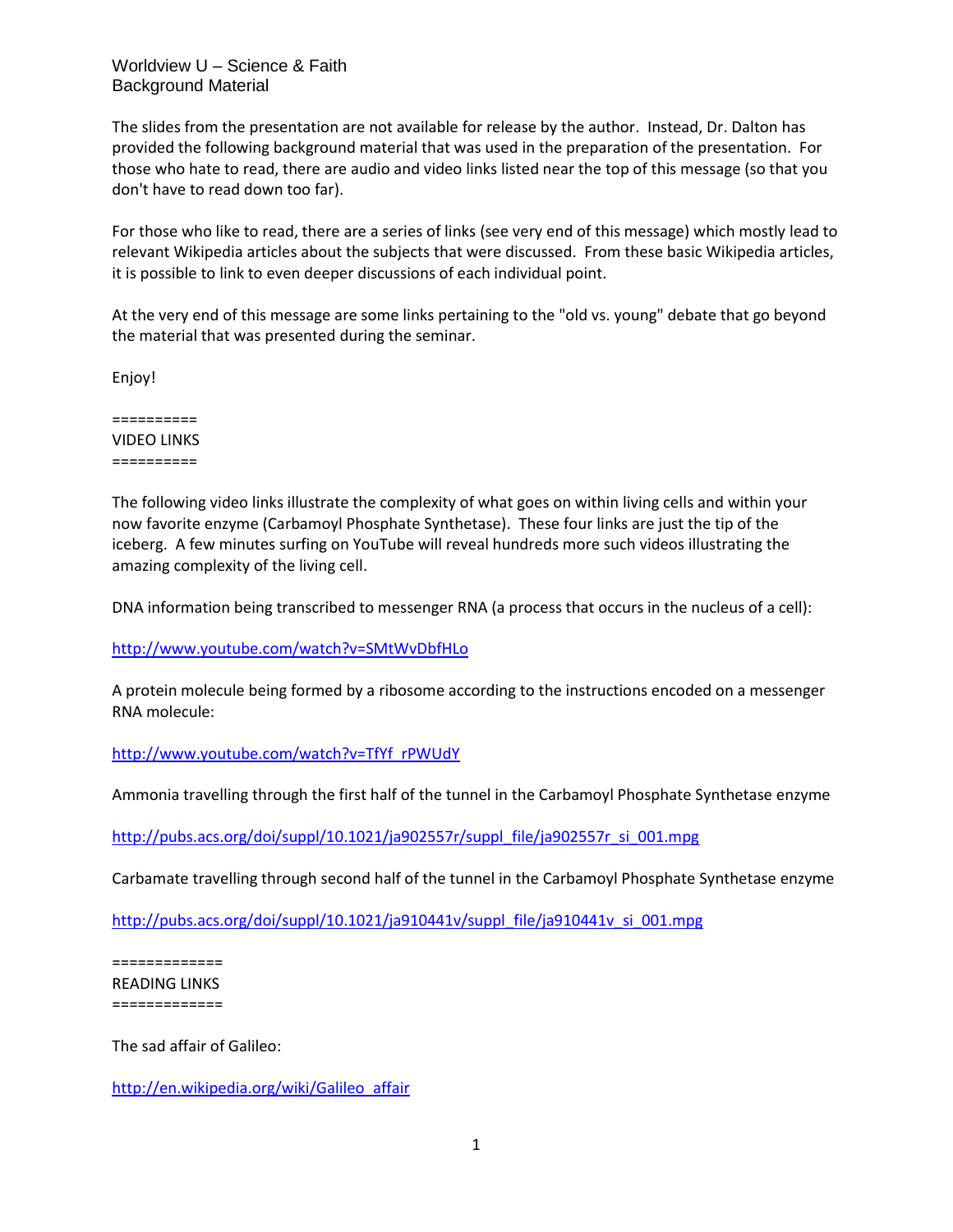Worldview U – Science & Faith Background Material

Rules of the Game of Science:

[http://en.wikipedia.org/wiki/Scientific\\_method](http://en.wikipedia.org/wiki/Scientific_method)

http://en.wikipedia.org/wiki/God of the gaps

<http://en.wikipedia.org/wiki/Falsifiability>

The three primary kinds of monotheistic scientists:

[http://en.wikipedia.org/wiki/Young\\_Earth\\_creationism](http://en.wikipedia.org/wiki/Young_Earth_creationism)

[http://en.wikipedia.org/wiki/Old\\_Earth\\_creationism](http://en.wikipedia.org/wiki/Old_Earth_creationism)

[http://en.wikipedia.org/wiki/Theistic\\_evolution](http://en.wikipedia.org/wiki/Theistic_evolution)

Articles about philosophical naturalism:

[http://en.wikipedia.org/wiki/Naturalism\\_%28philosophy%29](http://en.wikipedia.org/wiki/Naturalism_%28philosophy%29)

Many of the known metabolic pathways are shown on the chart at the following link:

[http://www.uz.zgora.pl/~jleluk/animacje/show\\_thumbnails.pl.htm](http://www.uz.zgora.pl/~jleluk/animacje/show_thumbnails.pl.htm)

If you want to learn more about the urea cycle which occurs in your liver, each of the following links discusses this topic in increasingly more difficult terms:

[http://en.wikipedia.org/wiki/Urea\\_cycle](http://en.wikipedia.org/wiki/Urea_cycle)

<http://www.biocarta.com/pathfiles/ureacyclePathway.asp>

[http://en.wikipedia.org/wiki/Carbamoyl\\_phosphate\\_synthetase\\_I](http://en.wikipedia.org/wiki/Carbamoyl_phosphate_synthetase_I)

<http://www.jbc.org/content/277/42/39722.full.pdf>

================ OLD versus YOUNG ================

For those who are particularly interested in the intramural monotheistic young earth vs. old earth debate, there was a fair and honest debate about this topic last year in England (complete with questions and answers afterwards). The link to this debate is found below:

<http://tinyurl.com/intramural-debate>

Information about Dr. Russell Humphreys (who sadly went to Duke University instead of UNC) and the young earth perspective can be found at the following links: